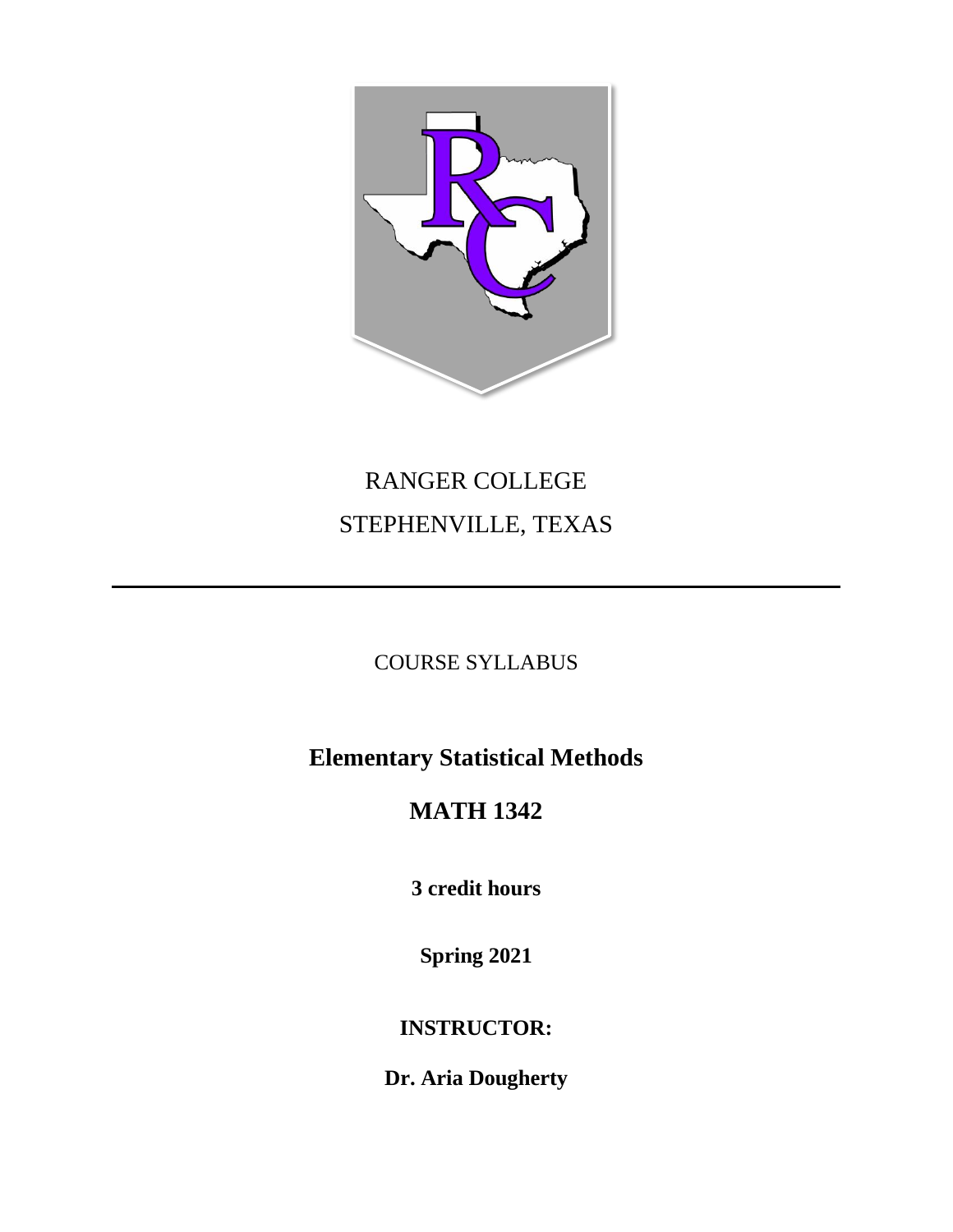| <b>INSTRUCTOR:</b>   | Dr. Aria Dougherty           |               |
|----------------------|------------------------------|---------------|
| EMAIL:               | adougherty@rangercollege.edu |               |
| PHONE:               | $(254)267 - 7101$            |               |
| <b>OFFICE:</b>       | Admin 4                      |               |
| <b>OFFICE HOURS:</b> | Monday / Wednesday           | $3:30 - 5:00$ |
|                      | Tuesday / Thursday           | $3:00 - 5:00$ |

### **I. Texas Core Curriculum Statement of Purpose**

Through the Texas Core Curriculum, students will gain a foundation of knowledge of human cultures and the physical and natural world, develop principles of personal and social responsibility for living in a diverse world, and advance intellectual and practical skills that are essential for all learning.

#### **II. Course Description**

Collection, analysis, presentation and interpretation of data, and probability. Analysis includes descriptive statistics, correlation and regression, confidence intervals and hypothesis testing. Use of appropriate technology is recommended.

#### **III. Required Background or Prerequisite**

None.

### **IV. Required Textbook and Course Materials**

Neil A Weiss, "Elementary Statistics", 9th Edition, Pearson Publishing. ISBN: 9780321989390

Materials for this course will be provided electronically, but it does not hurt to have a physical copy of the textbook for your reference if you are a more kinesthetic learner.

**Supplemental tools:** It is often helpful / necessary in a statistics course to have a program you are familiar with for crunching some of the data. Please note that **for an in-class / proctored test or quiz you will only be allowed to have a calculator.** Here are a few resources.

- 1. A standard graphing calculator (I use a TI-84+, this is what you are allowed to have on a test, and when I do examples in class, I will often use Excel or a TI-84+ to show these examples – **please purchase a handheld calculator to use in this class** (you may not use a cell phone), a TI-84+ is recommended for this class and if you cannot purchase one you may borrow one from the school);
- 2. MyStatLab / StatCrunch;
- 3. Minitab;
- 4. Excel (I will occasionally teach using excel for examples);
- 5. Fathom 2 (this program is \$6 and is an excellent and inexpensive option for someone looking to have a regular program moving forward into a career where they might often need to process data).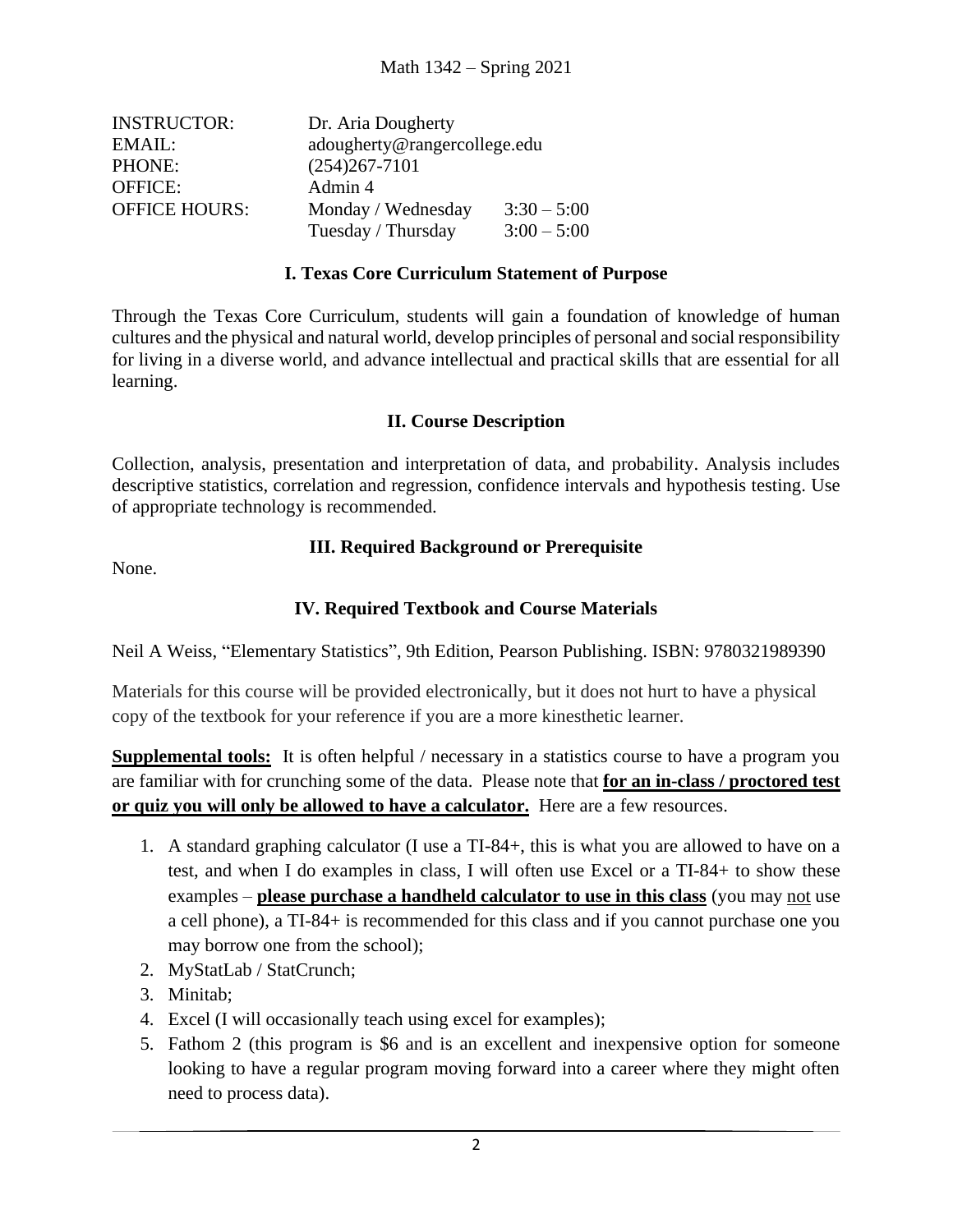# **V. Course Purpose**

Courses in Mathematics focus on quantitative literacy in logic, patterns, and relationships. Courses involve the understanding of key mathematical concepts and the application of appropriate quantitative tools to everyday experience.

## **VI. Learning Outcomes**

Upon successful completion of this course, students will:

- 1. Explain the use of data collection and statistics as tools to reach reasonable conclusions.
- 2. Recognize, examine, and interpret the basic principles of describing and presenting data.
- 3. Compute and interpret empirical and theoretical probabilities using the rules of probabilities and combinatorics.
- 4. Explain the role of probability in statistics.
- 5. Examine, analyze, and compare various sampling distributions for both discrete and continuous random variables.
- 6. Describe and compute confidence intervals.
- 7. Solve linear regression and correlation problems.
- 8. Perform hypothesis testing using statistical methods.

# **VII. Core Objectives**

This course meets the following of the six Core Objectives established by Texas:

- ☒ **Critical Thinking Skills (CT) –** Creative thinking, innovation, inquiry, and analysis; evaluation and synthesis of information
- ☒ **Communication Skills (COM) –** effective development, interpretation and expression of ideas through written, oral, and visual communication
- $\boxtimes$  **Empirical and Quantitative Skills (EQS)** The manipulation and analysis of numerical data or observable facts resulting in informed conclusions
- $\boxtimes$  **Teamwork (TW)** The ability to consider different points of view and to work effectively with others to support a shared purpose or goal
- ☐ **Social Responsibility (SR) –** Intercultural competence, knowledge of civic responsibility, and the ability to engage effectively in regional, national, and global communities
- $\boxtimes$  **Personal Responsibility (PR)** The ability to connect choices, actions, and consequences to ethical decision-making

# **VIII. Methods of Instruction**

The instructional delivery of this class is face-to-face. It will meet twice weekly in person and attendance is counted on physical presence in the classroom. Students are expected to be in the classroom, there will be no Zoom link for learning at home unless Ranger college shifts to be online. Should Ranger shift, we will follow whatever protocol is established by the school. Students are expected to complete assignments online through Blackboard *and* Pearson.

There are regular quizzes and unit tests. These will typically occur at the end of each section (quizzes) and chapter (unit tests). Homework will be due at the end of each chapter.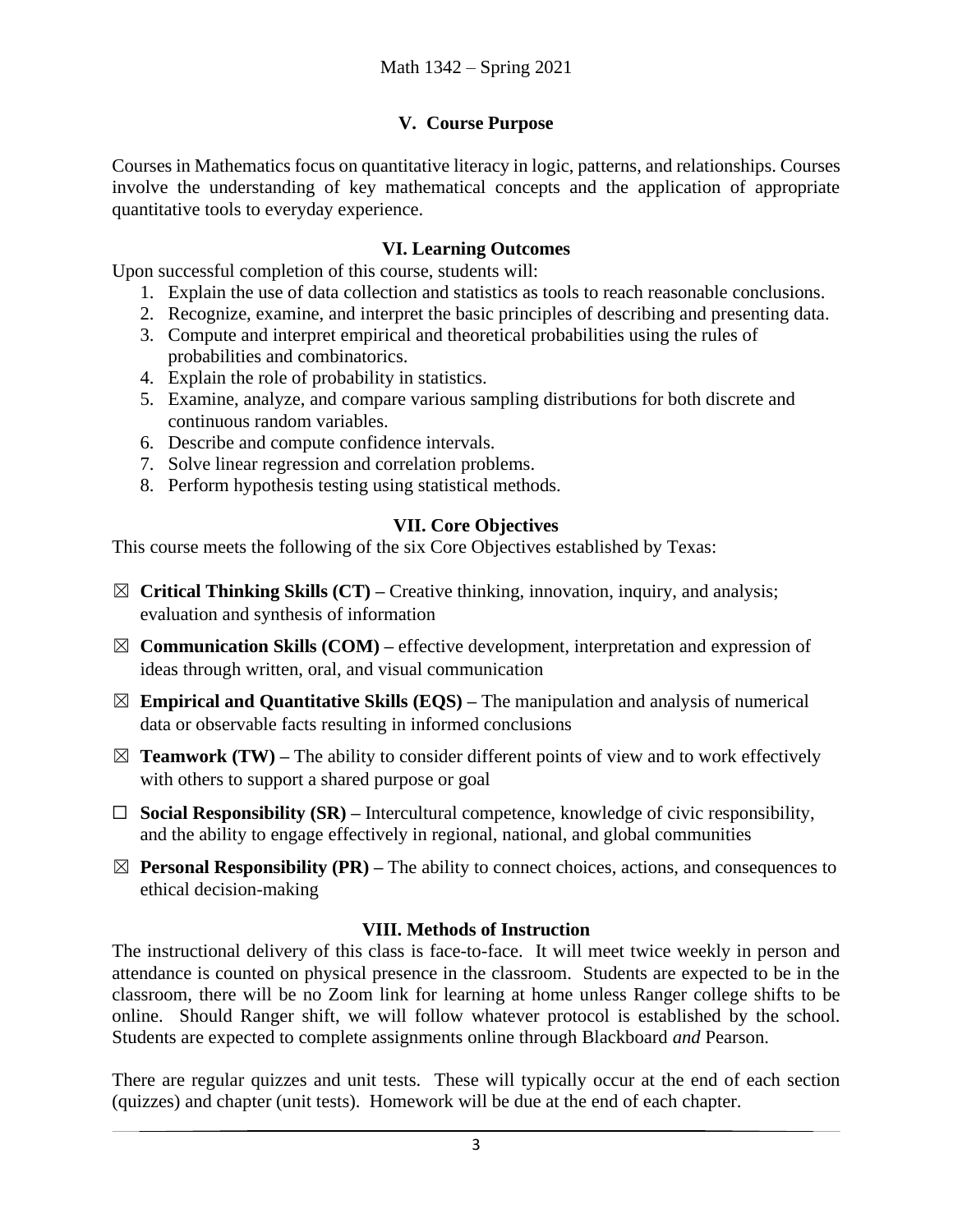## **IX. Methods of Assessment**

Your total grade breakdown is as follows:

| <b>GRADED ITEM</b>                      | <b>PERCENT</b> |
|-----------------------------------------|----------------|
| Attendance                              | 10             |
| Homework (CT, COM, EQS, PR)             |                |
| Quizzes / Unit Tests (CT, COM, EQS, PR) |                |
| Project (CT, COM, EQS, TW, PR)          | 20             |
| Midterm (CT, COM, EQS, PR)              |                |
| Final (CT, COM, EQS, PR)                |                |

Final grades are determined according to the following categories:

Grading scale:  $A = 90-100\%$   $B = 80-89$   $C = 70-79$   $D = 60-69$   $F = Below 60$ 

# **X. Course/Classroom Policies**

**Attendance & Participation:** Attendance is counted for 10% of your final grade, as indicated above. **Students will be dropped from the course after 6 unexcused absences.** Participation goes hand-in-hand with attendance. You are expected to work on assignments given in class, complete the tasks and examples provided, use the time productively, and ask questions when you have them. A student physically present in class refusing to participate in an assigned task for the day will be marked absent for that day. Your attendance score per day is a perfect score if you are on time, half credit if you are late, and no credit if you have an unexcused absence.

Late Policy: Late homework will not be accepted for full credit if it is accepted at all. Automatically graded work (through Pearson) can be turned in through the end of the term at a 30% deduction to problems scored after the due date – there will be no exceptions to this rule. Quizzes and unit tests will not be accepted late at all. Make up assignments for anything else will be given on a case-by-case basis. Homework will not be opened up after the final due date at the end of the term.

I suggest not leaving your late work to chance – if you live somewhere with spotty internet, work on your homework *before* the date that it is due.

**Quizzes / Unit Tests:** You are always allowed a calculator on a quiz or unit test. The use of this calculator is not to circumvent the purpose of the problem, though. If the problem is asking you to convert a fraction to a decimal, for instance, you are still expected to show the work required for that problem and not to simply give the final answer. Quizzes and unit tests are designed to help you realize what material you have a strong grasp of before exams by creating an exam-like environment before you encounter the material on a real exam – please keep this in mind when you think about what to expect in quizzes.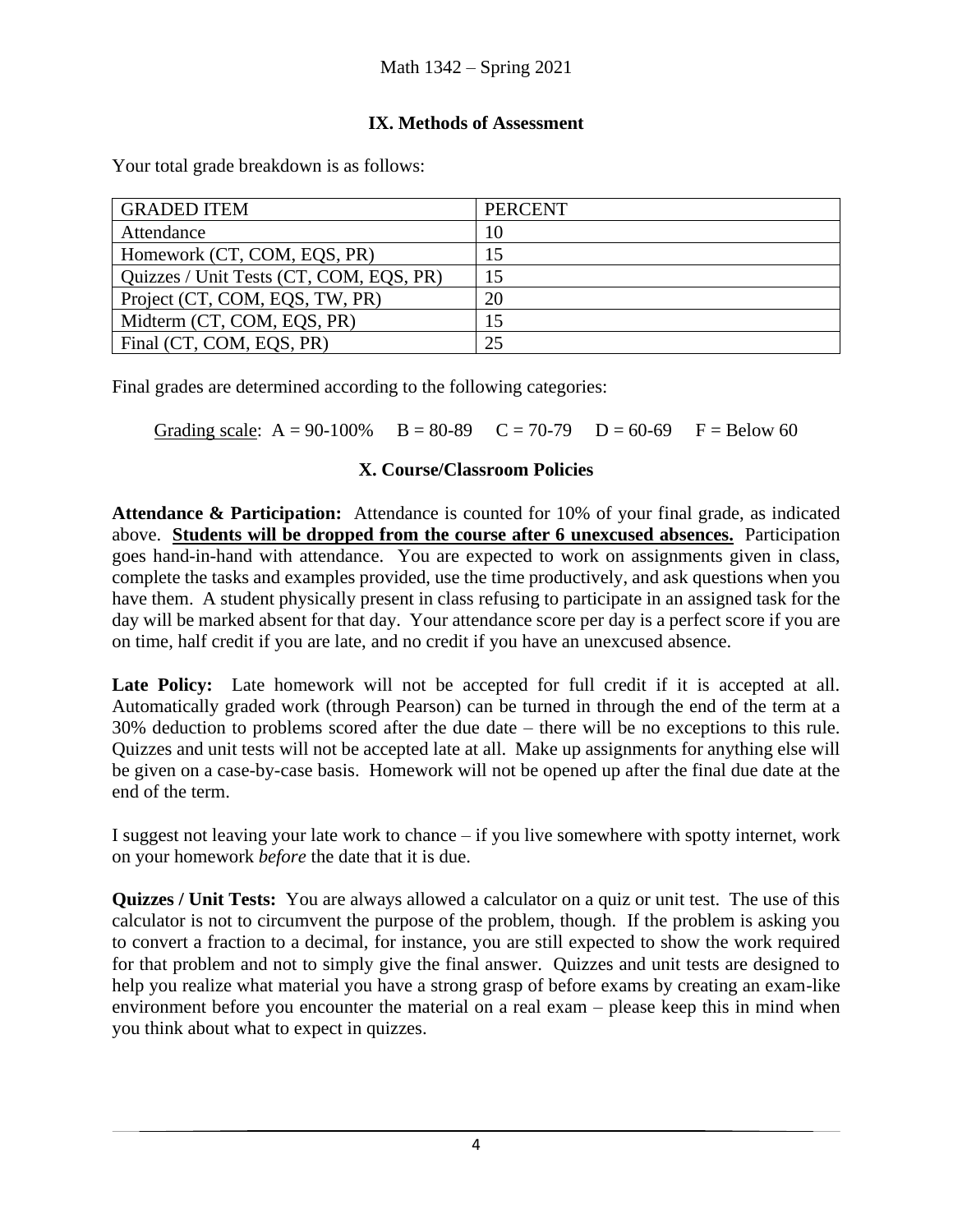**Exams:** There is a midterm and a final exam in this class worth 15% and 25% of your total grade, respectively. More details will be given about each when these exams approach (such as whether it is closed or open book / note, etc.). Unit tests are not formal exams, they are only differentiated from quizzes by being a collection of problems from an entire chapter.

**Research Project:** There is a research project due at the end of the term. It is a report to be completed individually or in small groups and to be discussed with peers. Relevant information can be found on Blackboard, there is a presentation that goes with this project.

**Academic Dishonesty:** A student found to be cheating or copying on an exam, quiz, homework, or any other assignment will be given a grade of "0". Repeated acts of cheating may result in being dropped from the class with a resulting grade of "F" being given for the course overall.

In this vein, please note that cell phones are not permitted during a test. You may not use it as your calculator or for any other purposes.

**Cell Phones / Technology:** Please do not have these out in class, as they can distract from not only your own learning but the learning processes of everyone around you (we *all* find Facebook / Instagram / Twitter / etc. to be more interesting than math at the best of times). This does not mean you cannot bring your laptop to class – in fact, if you have questions about the online homework etc. then I would *encourage* you to bring your laptop / phone / tablet / etc. to class in case there is an opportunity to ask the question (in this case, have the question already open so that you don't have to turn your computer on and wait for it to load). Further, if there is extra time at the end of a given class, I might give you the opportunity to use a few minutes of time completing homework – you'll want to have access to it if that's the case (I will often try to structure lessons so that there will be time to do homework at the end).

In general, if I see technology out at an inappropriate time in class, I will ask once for it to be put away before taking it to place at the front of the room for the remainder of class. If you are receiving a call during class, please step outside to handle it.

**Student Behavior:** Students will behave as mature adults and exhibit proper classroom decorum. Students will not cause any distractions that might prevent other students from learning. Students that deviate from this policy will not be permitted to remain in class.

**Bathrooms:** You do not have to ask, quietly get up and leave without disturbing the class. We are all adults; I am not going to question you on why you're leaving unless it is *during* a proctored quiz or exam (at which point just ask).

**Available Support Services:** The Learning Resource Center has books, videos, and computer software that may be used as a supplement for this class. Tutors are also available (see counselor).